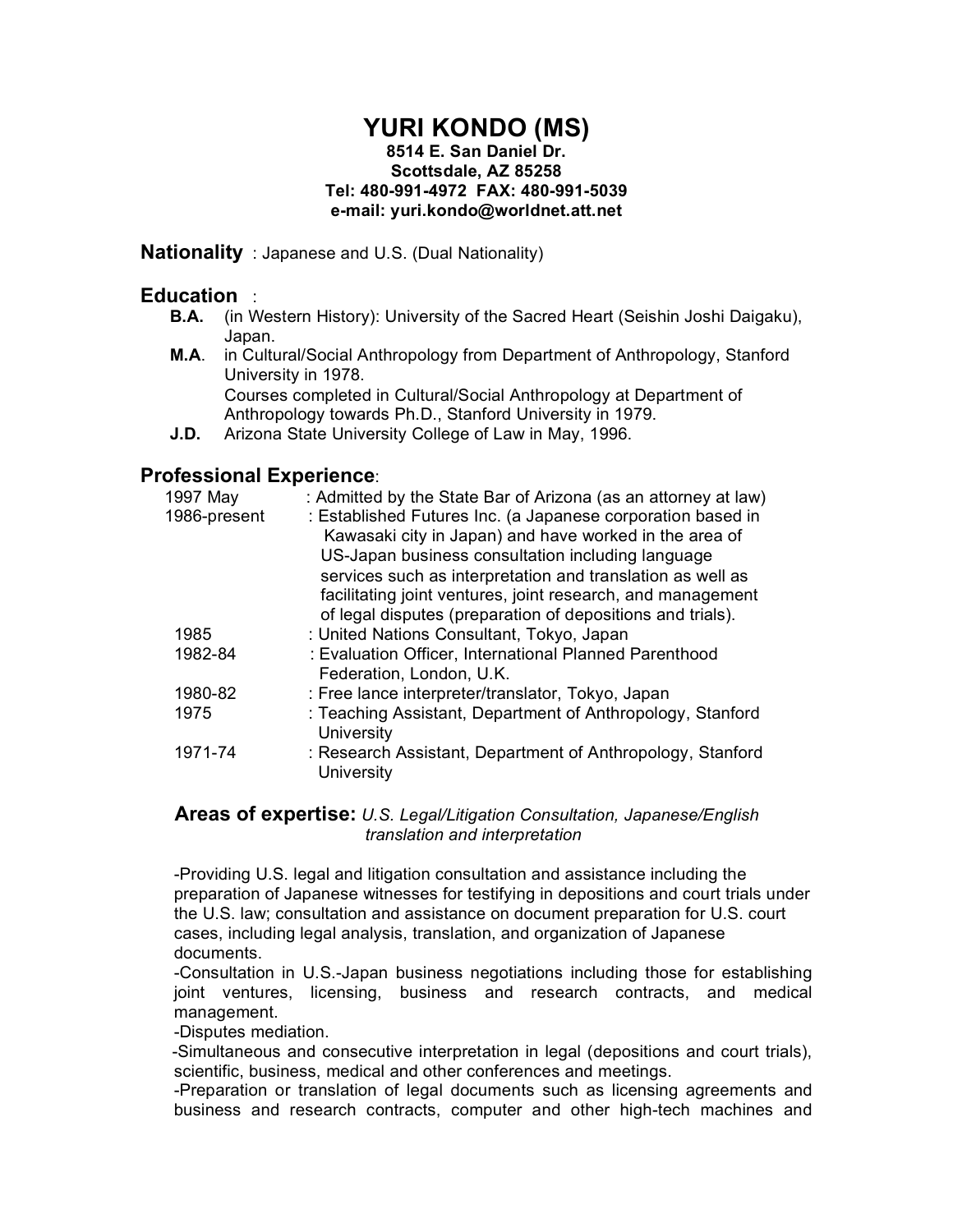systems related manuals including both hardware and software, telecommunications, factory automation, electronics, semiconductors, research contracts, medical, management and personnel related documents.

## **Major Projects**:

- 2003-06 Translation of equity investment related documents for ClearLight Partners since 1995 (monthly report); translation of legal documents for Nishimura & Partners, Tokyo; court appointed official interpretation & check interpretation for various cases involving Japanese, U.S., and Korean companies; simultaneous interpretation for business meetings at Lexus special events for Toyota Motor Corporation; for telecommunication/data storage and processing related technical meetings involving NTT Data, FDC, CISCO, Sun; for medical/technical meetings for GORE and other Japanese and American companies.
- 2002 FDC/DC CARD business meeting, Eli Lily medical conference interpretation, Canon business meeting, Lexus Owners Forums/focus group interpretation
- 2001 FDC/DC Card/NTT DATA/DC Service Joint Venture formation interpreting.
	- MIKI Corporation US Conference interpreting (for President Clinton and other speakers)
	- Lexus Owners Forum/focus group interpretation
	- Fujitsu internal/global technical meetings simultaneous interpretation (global data communication system related)
	- NTT Data/FDC technical meeting simultaneous interpretation (global financial data processing and communication system)
	- Covisint auto e-commerce related translation (legal and website texts)
	- Check interpreter in antitrust and other cases (for Morrison & Foerster LLP)
- 2000 Interpretation in meetings to prepare a joint venture among NTT data/First Data corporation and others (both technical and legal …involving discussion on shareholders agreement, by-laws, articles of incorporation etc.); interpretation in meetings of Lexus Division of Toyota involving focus group discussion, distributor meetings; interpretation in NTT Data/NTT Communications meetings with Qwest, GE, and other U.S. corporations; interpretation in a Canon preparatory meeting for an arbitration; Fujitsu internal/global technical meetings simultaneous interpretation; focus group facilitator and interviewer for Cheskin (SF based marketing research company) involving the National Park Association, Duty Free, and other U.S. and Japanese corporations; drafting/translating legal documents such as Articles of Incorporations, by-laws, Board of Directors and Shareholders Meetings Minutes for Commerce Center Japan and Teramoto and Partners Law Office in Japan
- 1999 Business meeting facilitation for Honda R&D, NTT Communications, litigation

language assistance for Lyon and Lyon; simultaneous interpretation in business conferences for Lexus/Toyota Motor Corporation; translation and consultation in drafting licensing agreements and other legal documents for Teramoto and Partners; drafting and translating financial and business results reports for Westec Securities Group, Commerce Center, Inc. and others.

1998 - Legal/language consultation/assistance in various lawsuits (depositions and court trial interpretation): Fujitsu v. Samsung: ITC case, Sony Corp., Sony/Sony Pictures Entertainment v. MGM, Yamaichi v. Enplas etc. Medical, technical and business conference simultaneous interpretation: